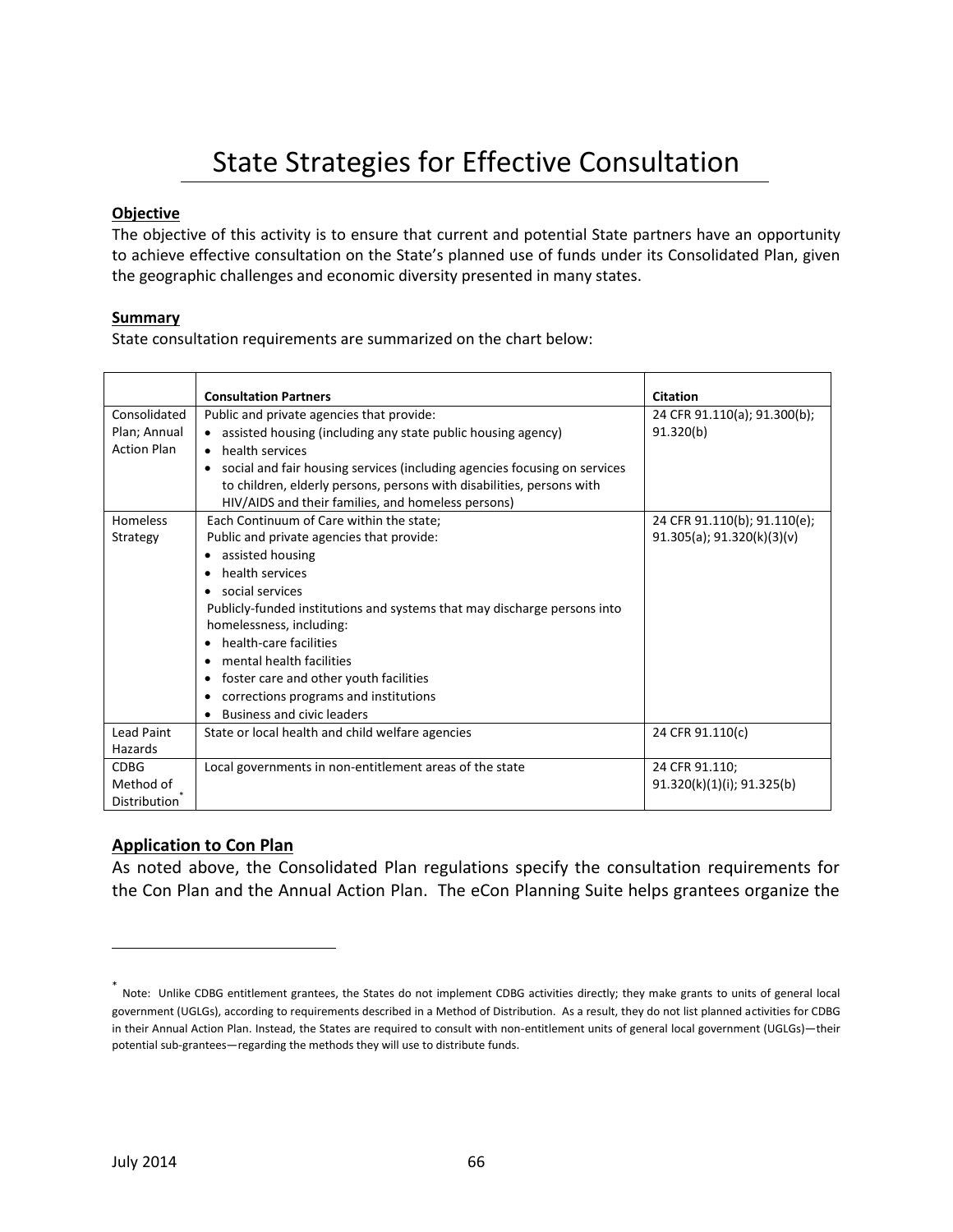required consultation components of the plan and in addition can help State grantees identify their full range of stakeholder groups. For States, these include:

- Narrative field addressing the consultation process in the executive summary (screen ES-05)
- Provision of a consultation narrative and a template for developing a roster of consultation partners linked to IDIS (PR-10)
- Provision of narrative fields for grantees to record the role of consultation in the determination of housing needs (NA-10), homeless needs (NA-40), and non-housing community development needs (NA-50)
- Narrative fields to record the role of consultation in identification of target areas (SP-10) and priority needs (SP-25) in the strategic plan
- Quality checks to help grantees ensure that consultation elements are fully addressed in the Consolidated Plan

In addition, CPD Maps supports the engagement of consultation partners statewide through the creation of thematic maps that display housing and economic conditions throughout the State. By mapping conditions at the county level, states can communicate the diversity of needs and opportunities across a varied statewide geography. Specific themed maps can engage groups of stakeholders by identifying regional differences in such areas as:

- Housing conditions
- Change in employment in various occupational areas (tract-level only)
- Change in local housing costs (tract-level only)
- Housing affordability

## **Target Audience/Usage**

States will engage many of the same target audiences as local jurisdictions; recent revisions to Part 91 expand the State's required consultation partners to include the Continua of Care throughout the State, institutions discharging persons into homelessness, and business and civic leaders.

In addition, the non-entitlement UGLGs comprise a primary target audience. Strategies should engage this audience to ensure (a) that the State understands local needs and (b) the State's potential subrecipients understand its policy and program priorities.

### **Logistics and Materials Needed**

Many of the strategies that apply to entitlements may be used by States to overcome geographic barriers, including web-based publications, social media strategies, online forums, etc. In particular, states should consider:

- Geographic outreach through regional consultations. Communities at some distance from the state capital will often "turn out in force" for a local consultation to provide input on the subject of the action plan in relationship to local issues. They especially appreciate a physical presence of local officials focused on their local needs.
- Theme-based consultation around local issues. Depending on the local economy, challenges and needs vary in different parts of the state. Various areas may be dependent on manufacturing, natural resource management, tourism, or agriculture. Each type of economy creates different challenges for low and moderate-income households, and each type presents a range of opportunities for growth.